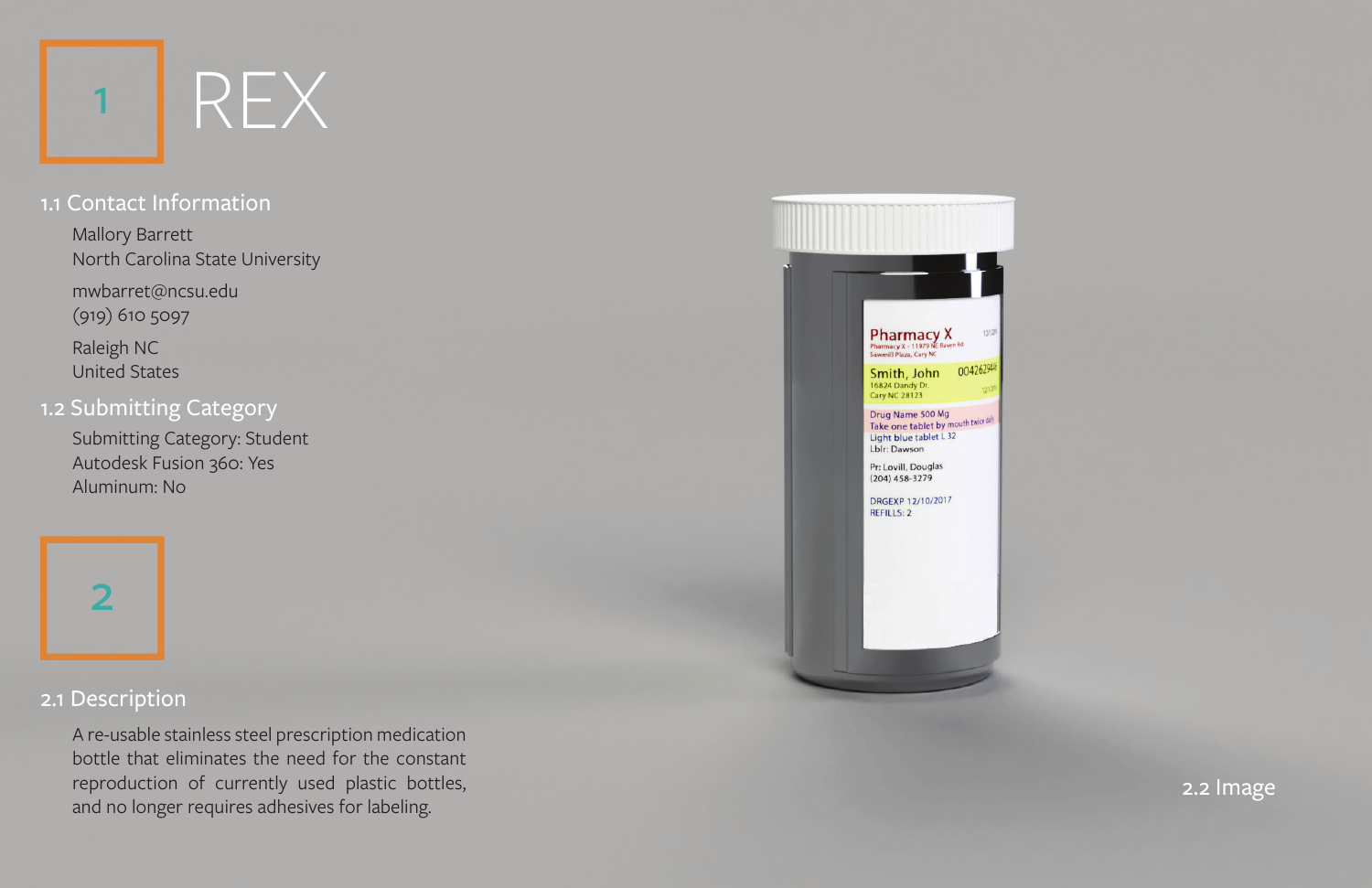

*Bottle Cap*



2





Recycled stainless steel is sourced from feed stocks, and is formed using stamping and drawing methods. *http://www.bir.org/index.php/industry/ stainless-steel/*

Stainless steel is durable and can withstand transportation with minimal packaging and protection. The only required protection will be for sterilization purposes, and this can be a recyclable LDPE bag. The bottles are sterilized with steam sterilization.

Recycled low-density polyethylene will be sourced from recycled LDPE products such as food containers and plastic bags.

Paper labels made without additives or adhesives will biodegrade.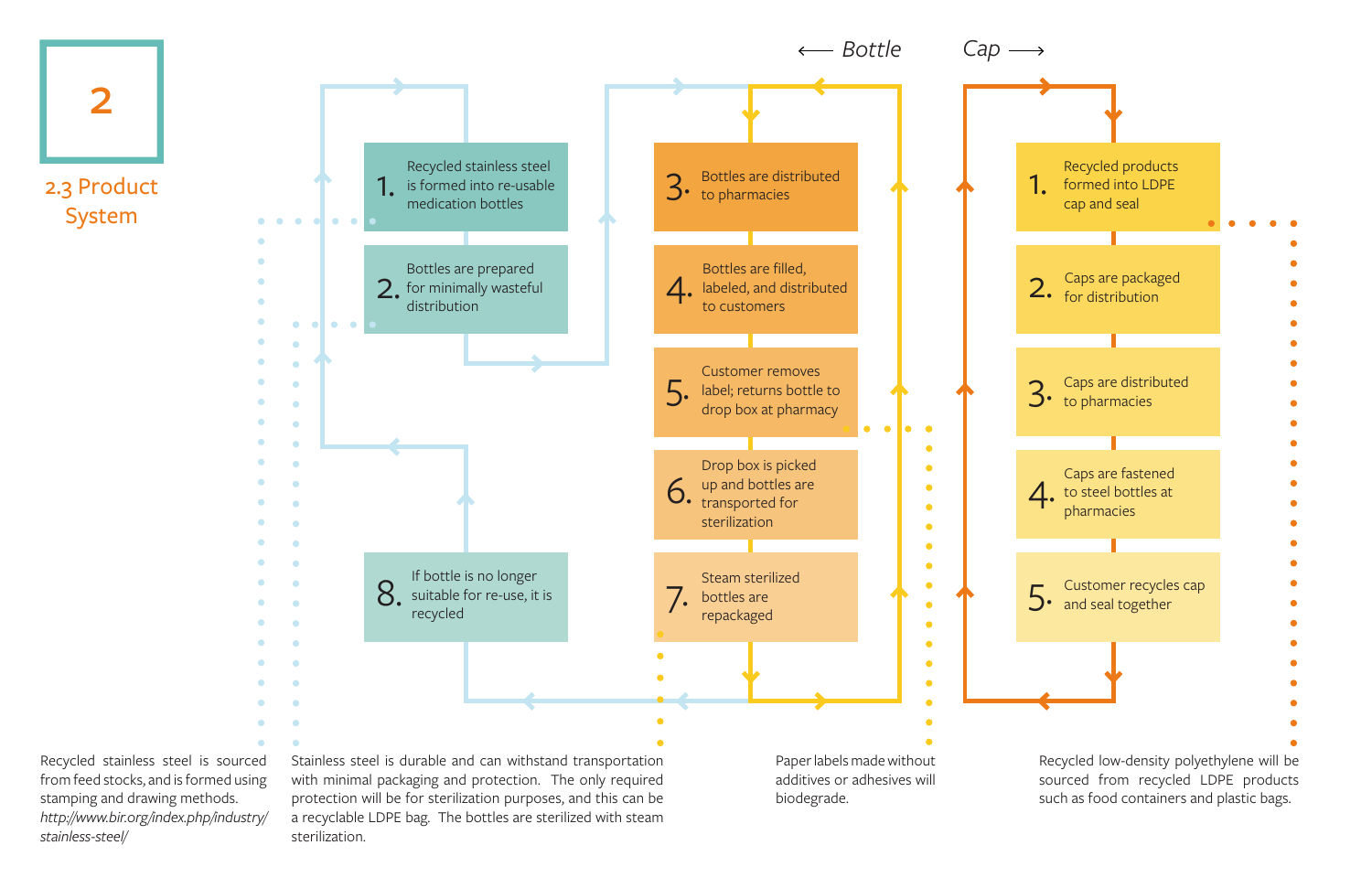### 3.0 Reutilization Cycle 3.0 Business Model

REX is intended to be reused, and therefore will not need to be recycled or completely thrown away as frequently as current plastic medication bottles. The rate of production of new bottles will decrease. The child lock cap and seal will remain plastic for sealing and child lock purposes; they will both be made of the same grade of low-density polyethylene to support their recycle-ability, where as current child lock caps and their seals tend to be two different kinds of plastics that are not easily separated, which inhibits their ability to be easily recycled.

The stainless steel used to produce the bottles and label holding attachments will be sourced from recycled feed stocks. The low-density polyethylene will be made from recycled LDPE products, like food storage containers and plastic bags, or a combination of virgin and recycled LDPE. If the stainless steel bottles are recycled and reformed into the same application, there will be no question of the alloy properties and they will be very easy to recycle into the same purpose.

*"Recycling one tonne of steel saves 1,100 kilograms of iron ore, 630 kilograms of coal, and 55 kilograms of limestone." http://www.bir.org/index.php/industry/stainless-steel/*

REX is distributed by pharmacies to customers, used by customers, and then returned to the pharmacies by the customer who used the bottle. The pharmacies will have a "drop box" for the bottles. The design of the label holders allow for companies to employ single faced or pamphlet style labels, while protecting the label edges. They also allow customers to easily remove their own labels via sliding for privacy before returning the bottle, and they eliminate the need for adhesives. Pharmacies can implement an incentive program for returning the bottles, potentially in the form of discounts or credits. The bottles will be collected and transported to a steam sterilization facility, sterilized, and repacked for redistribution.

REX bottles can be reused numerous times and will only be subject to recycling when they are too damaged to be re-distributed for another refill. The condition of the bottles and their ability to be redistributed will be determined by the companies distributing them or by the companies overseeing the individual pharmacies. Stainless steel is a durable material and is not likely to be subject to frequent or fast damages. The increased cost of production of the steel bottles over the plastic bottles is offset by the reduction in the number of bottles required to be produced. The cost of transporting the bottles to the sterilization facilities is offset by the cost of taking the plastic bottles to the landfills and the cost of new materials.

A 30 dram (110 mL) plastic prescription medication bottle costs around 30 cents each at retail price. The proposed stainless steel equivalent would likely cost around 4 dollars each at retail price. If this stainless steel prescription pill bottle was reused at least 14 times, the cost of producing of the steel bottle instead of the plastic bottle would be justified. If it is reused more than 14 times, the overall cost of producing the steel bottles will be more cost effective than the production of the plastic bottles. *http://www.calpaclab.com/amber-pharmacy-vials-child-resistant-caps-30-dram-110cc-case-240/psa-avcr30*

### Production of one stainless steel prescription bottle costs approximately the same as the production of 14 plastic bottles.

One stainless steel bottle can be used, returned, sterilized, and redistributed more than 14 times. This will offset costs and save materials.

A plastic bottle is used once before being thrown away or recycled; with a label and adhesives still attached.



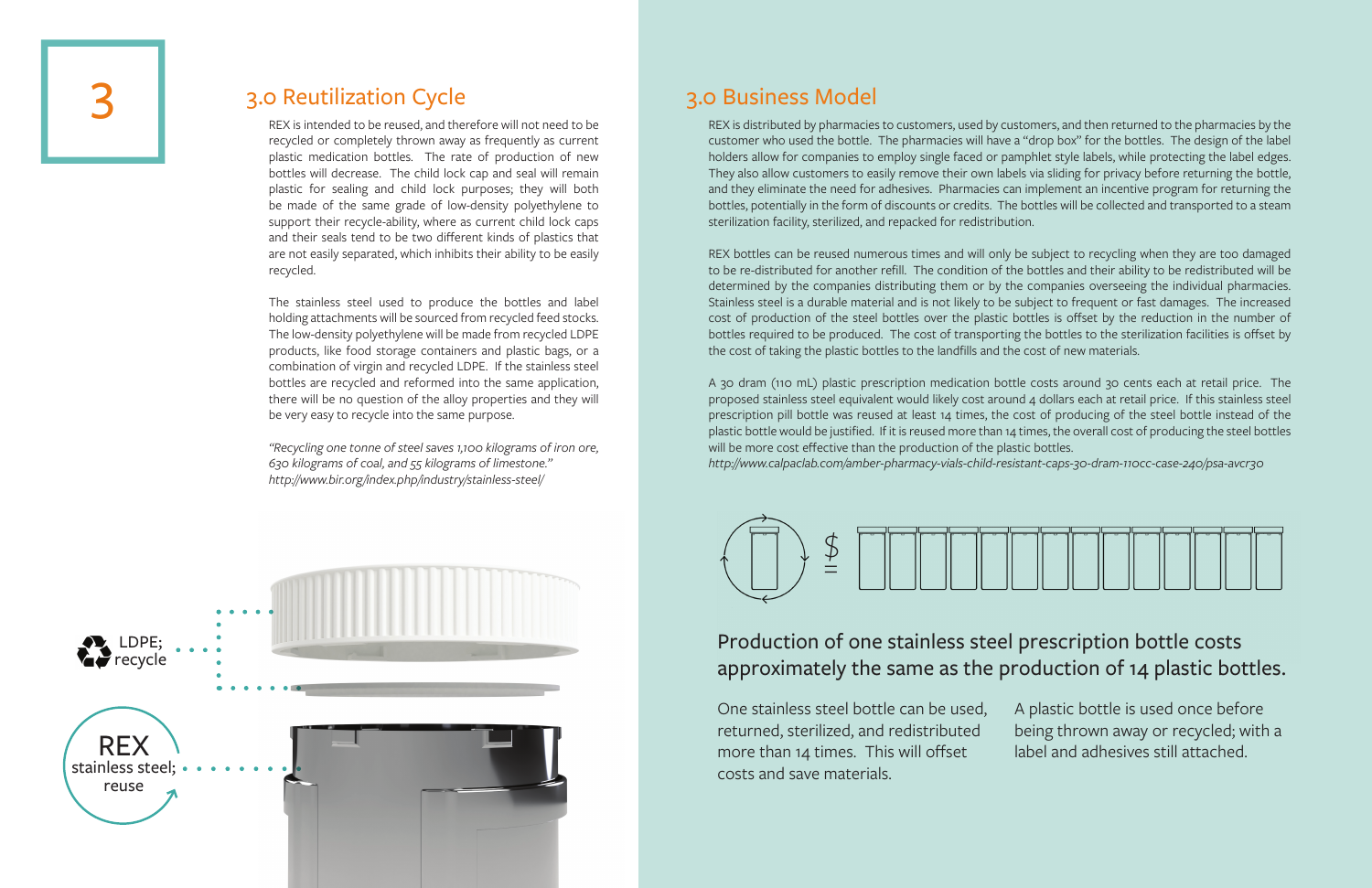### 4.1 Overview

### 4.2 Material Reutilization

### Recycled Stainless Steel

Stainless steel is used for the bottle and the stamped label holder attachments. It presents itself as an item worth reusing. The material supports the life-cycle of the container and will allow it to endure many rounds of sterilization and reuse. Stainless steel requires no additional coatings to be considered 'food safe.' Common food safe grades of stainless steel are the 316 grades (1.4401/1.4404). The bottle protects the pills from UV rays. The label holder attachment is stamped separately to minimize complex procedures during manufacturing. The bottle and child lock features are stamped and drawn. The label holders are spot welded into place. These eliminate the need for adhesives in attaching drug labels to the bottles.

*http://www.bssa.org.uk/topics.php?article=45*

### Recycled (or combined) Low-Density Polyethylene

Recycled or combined virgin and recycled low-density polyethylene is used for the cap, its seal, and the plastic bag used in packaging for sterilization purposes. The cap and seal must remain plastic to maintain the air tight quality required in bottling prescription medications If the two pieces are made of the same plastic they can be recycled without being separated, unlike current designs.

#### Paper

### [ (100) recycled or rapidly renewable x 1] + [ (100) recyclable or compost-able/biodegradable x 2 ]

Pharmacies will still print their prescription labels as they always have, on paper with no additives or adhesives, perhaps on products from Steinbeis Papier GMBH. *http://www.c2ccertified.org/products/scorecard/steinbeis\_copy\_paper*

#### Ink

Pharmacies will utilize a less toxic ink, sourced from Emerald Offset Inks. *http://www.c2ccertified.org/products/scorecard/emerald-offset-inks-green4print-bv*

### 4.3 Material Health

Stainless Steel: NFPA health score 0 *http://www1.mscdirect.com/MSDS/MSDS00030/00052050-20160831.PDF*

#### Low Density Polyurethane: NFPA health score 0

*http://aqcind.com/downloads/MSDS/MSDS%20HDPE-LLDPE.pdf* 

#### Paper: Biodegradable

*http://www.greenhome.com/blog/eco-terms-biodegradable-and-compostable http://www.c2ccertified.org/products/scorecard/steinbeis\_copy\_paper*

## Ink: Primarily consists of bio-solvents and vegetable oils

*http://www.c2ccertified.org/products/scorecard/emerald-offset-inks-green4print-bv*



# **Materials**

This calculation is based on a material distribution estimate where 100% of the stainless steel used to produce the bottle is sourced from recycled material, 100% of the low-density polyethylene is recyclable, 100% of the paper is biodegradable, and 100% of the ink is biodegradable.

1. Low-density polyethylene cap 2. Low-density polyethylene air-tight seal 3. Stainless steel bottle with stamped child lock features



 $= 100$ 





3